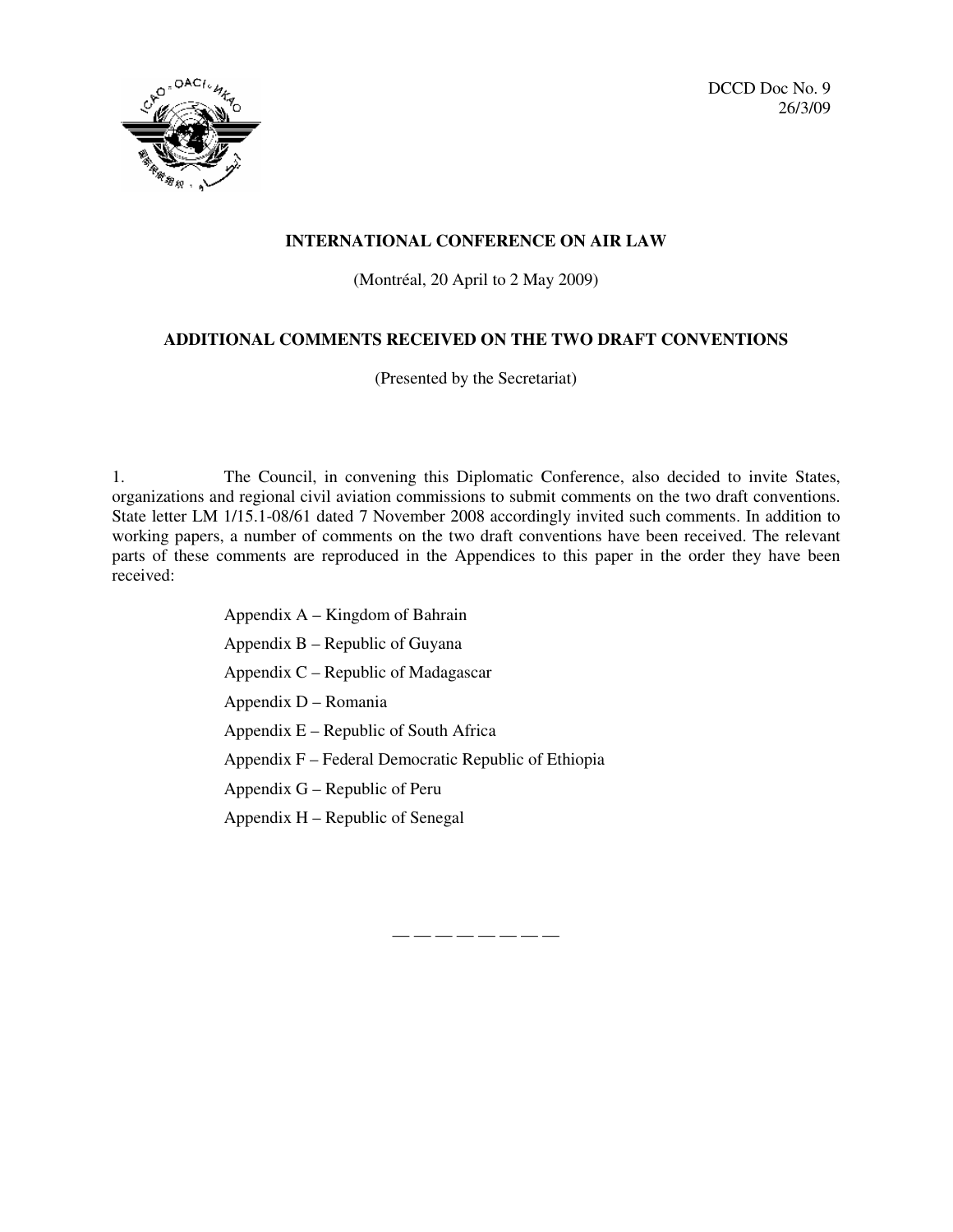DCCD Doc No. 9 **Appendix A**

## **APPENDIX A**

## **KINGDOM OF BAHRAIN**

**…**

1. The Arabic translation needs to be reviewed to insure consistency with the English text of the Draft Conventions.

2. The draft Unlawful Interference Compensation Convention provides that it applies in cases of accidents by an operator of a Contracting State in a non-Contracting State. It however does not specify the criteria for such application. Furthermore, this provision will entail that a non-Contracting State will benefit from the Convention and from the contributions paid by the passengers in a Contracting State without having to bear any burden itself. This would be a reason why States would not accelerate their accession to the Convention once they realize that they can benefit from this provision.

3. The Convention does not specify the limits or the value of the compensation in the case of death or injury, as in Article 22 of the Montreal Convention. In the latter Convention the compensation is established in two tiers. The first tier amounts to 100,000 Special Drawing Rights as a minimum compensation where the compensation has been set for each particular incident. The begs the question as to what would happen as to the number of victims and property lost were minimal. And what would be the maximum and minimum limits of compensation, and whether the entire amount will be paid if the incident results in the death or injury of one single person for instance.

4. Article 22 makes reference to reduced compensation if the claims exceed the limits indicated in Articles 4 and 18. The Article gives priority to the cases of death, bodily injury and mental injury; the remainder shall be awarded proportionately among the claims in respect of other damage. The question that arises here is how can this happen when there are no clear limits of compensation of specific rates for the cases of death, injury or other cases.

5. Article 30 of the draft Unlawful Interference Compensation Convention gives the Director the right to revise the limits specified in Article 4 at a time when the Director assumes the management of the Supplementary Compensation Mechanism and when the limits in Article 4 are governed by insurance considerations. So what would happen if the limits were increased and no insurance cover is provided for the new limits; would the Director have the right in such case to modify the text of the Convention that goes beyond his mandate?

6. The two draft Conventions have addressed neither aircraft used in aerial work nor helicopter operations.

…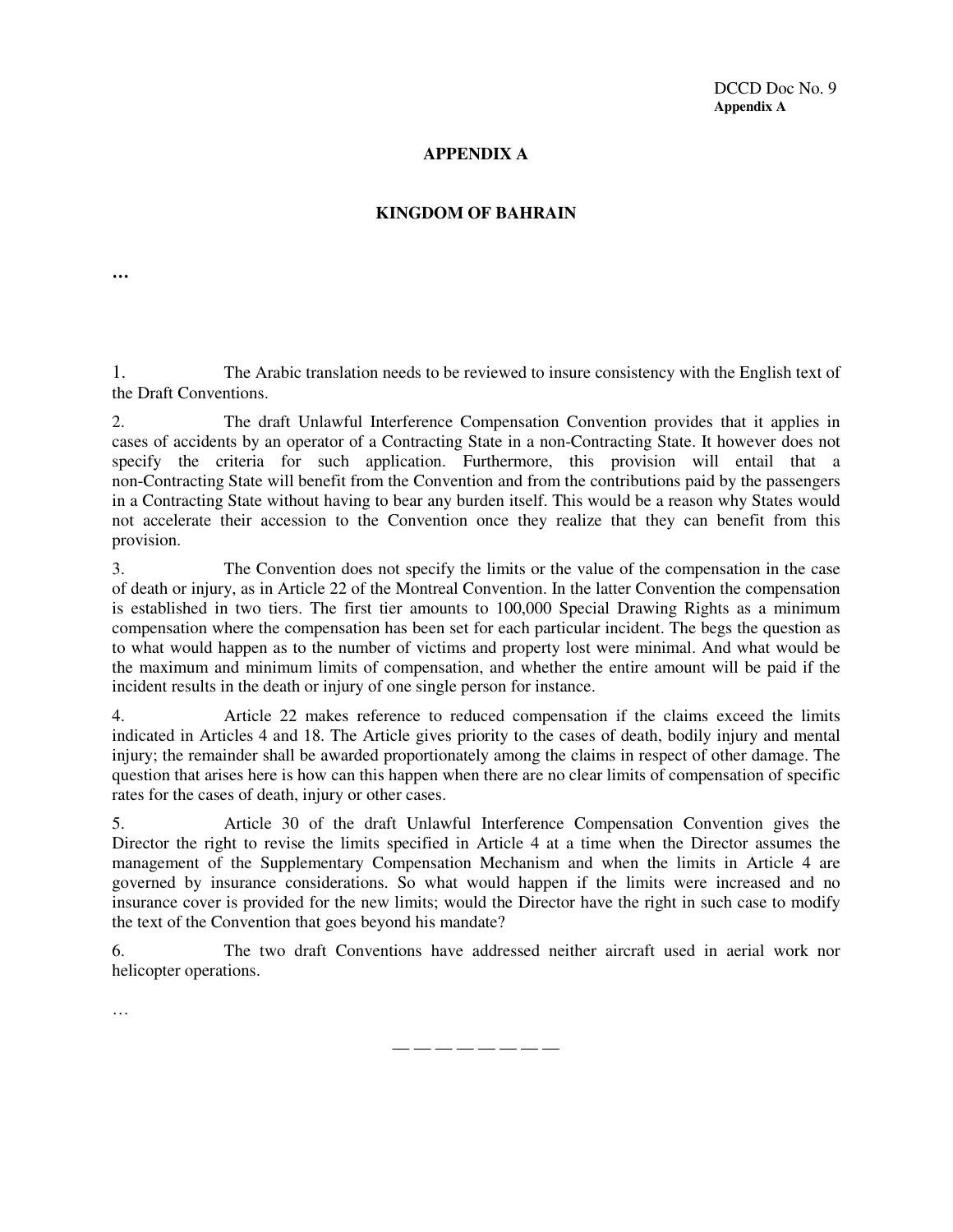## **APPENDIX B**

# **REPUBLIC OF GUYANA**

…

1. The proposed draft Conventions are considered to be favourable. …

2. Be assured that Guyana remains in support of the initiatives to implement the proposed conventions

 $\dots$ 

 $\longrightarrow$  —  $\longrightarrow$  — — —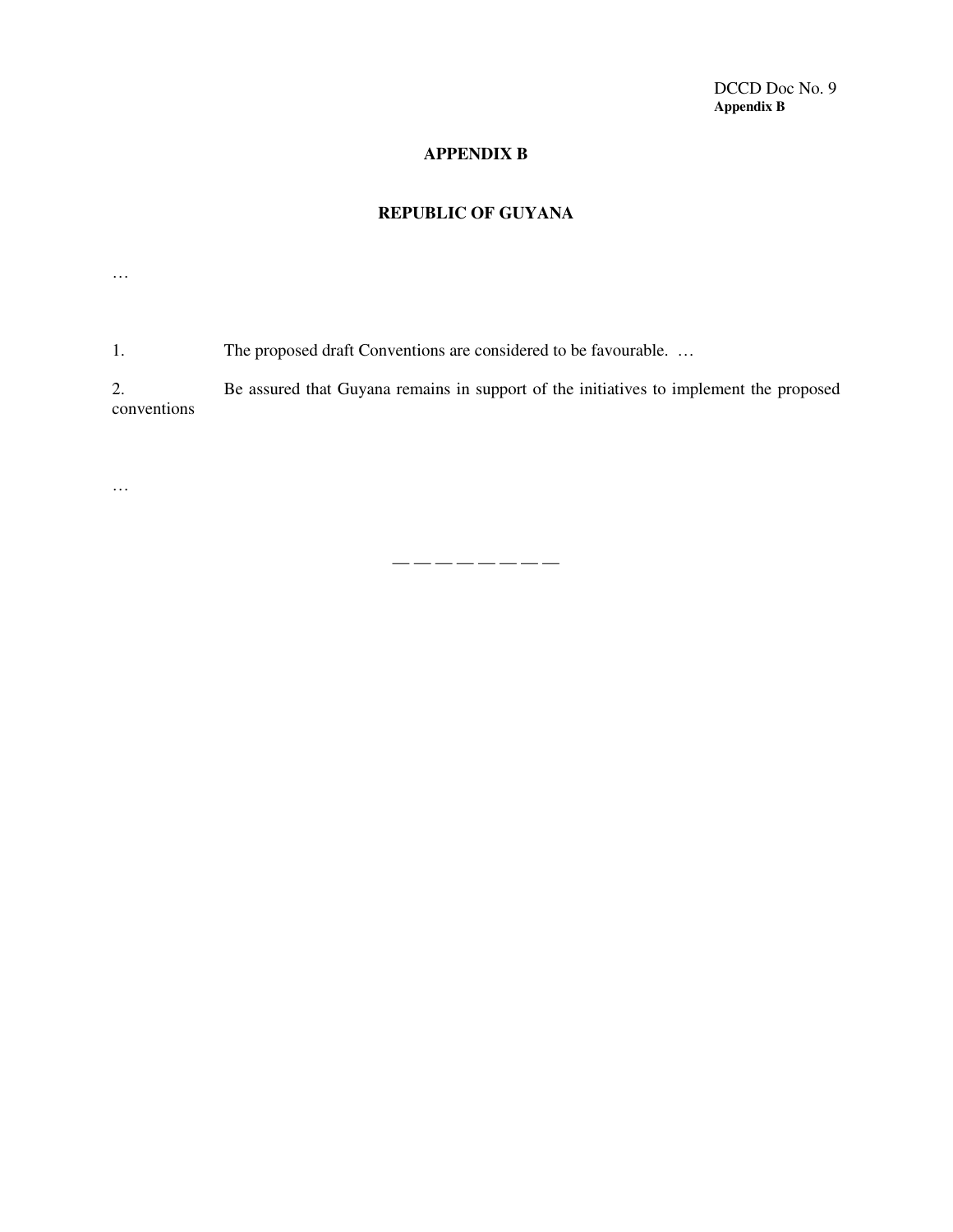## **APPENDIX C**

## **REPUBLIC OF MADAGASCAR**

### **COMMENTS ON THE DRAFT CONVENTION ON COMPENSATION FOR DAMAGE TO THIRD PARTIES, RESULTING FROM ACTS OF UNLAWFUL INTERFERENCE INVOLVING AIRCRAFT**

#### 1. **Article 12 – Contributions to the Supplementary Compensation Mechanism**

1.1 In the implementation of Article 12 b), there must be equal treatment in the collection of amounts from both passengers on direct flights and in-transit passengers.

### 2. **Article 23 – Additional Compensation**

2.1 Can the phrase "prompt response" in paragraph 5 be specified in terms of days? When can a response be qualified as "prompt"?

#### 3. **Article 35 – Period of Limitation**

3.1 In order to ensure uniformity with standard time limits for liability-related actions brought against air transport (see the 1999 Montreal Convention), we propose that the period of limitation for action be reduced to two years.

### **COMMENTS ON THE DRAFT CONVENTION ON COMPENSATION FOR DAMAGE CAUSED BY AIRCRAFT TO THIRD PARTIES**

#### 1. **Article 1 – Definitions**

1.1 In order to ensure a standard understanding of the text, a definition of the term "event" should be provided in this article.

#### 2. **Article 4 – Limit of the operator's liability**

2.1 As regards the degree of proof, we would re-word Article 4 (2) b) as follows:

"(2) b) was **solely or in part** due to the negligence or other wrongful act or omission of another person."

#### 3. **Article 19 – Period of Limitation**

3.1 In order to ensure uniformity with standard time limits for liability-related actions brought against air transport (see the 1999 Montreal Convention), we propose that the period of limitation for action be reduced to two years.

#### 4. **Other Comments**

4.1 Does this draft Convention cover war risks and damage due to civil disobedience?

4.2 Is it possible to provide for a framework aimed at compensating for an unavailability of insurance in the market?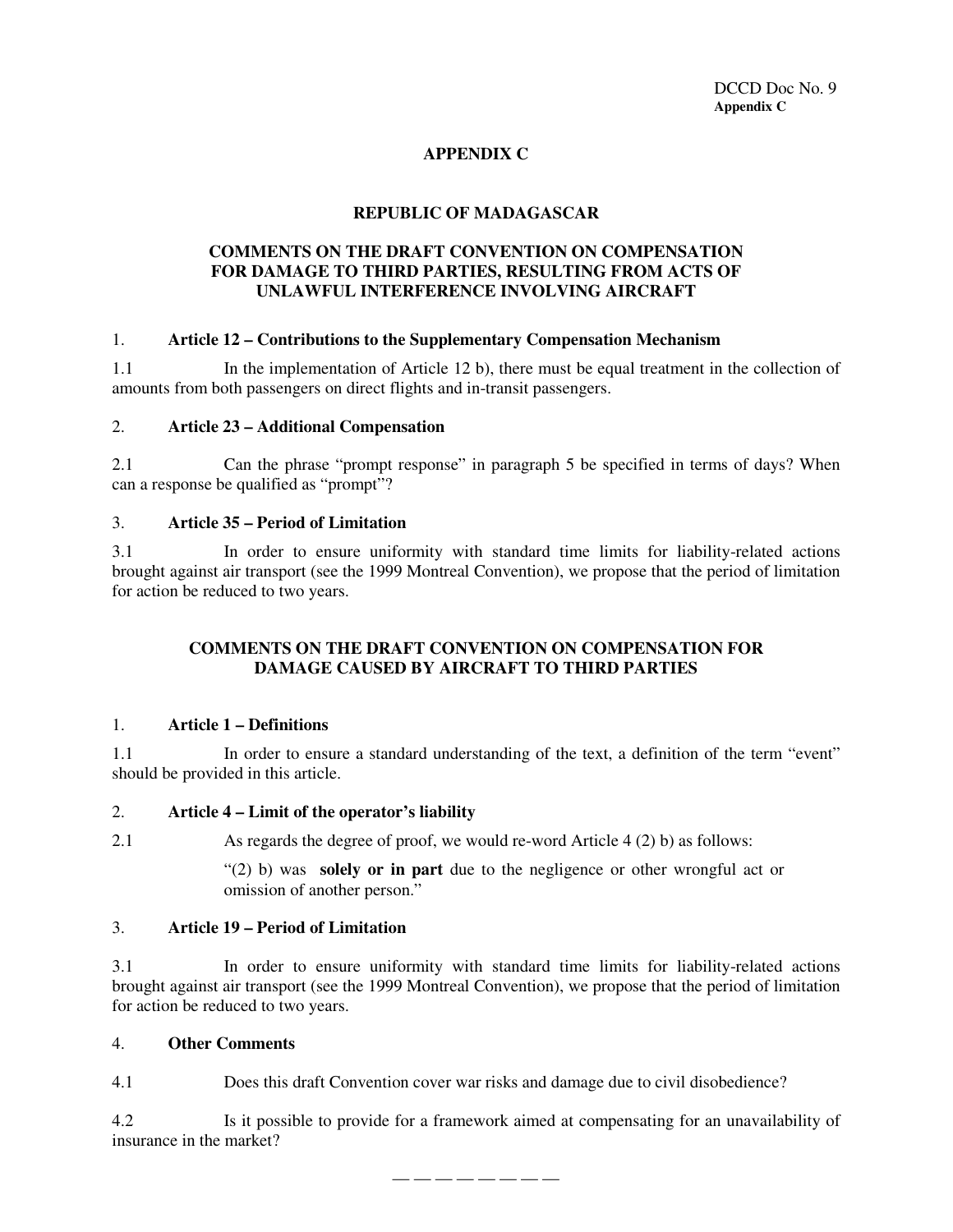## **APPENDIX D**

### **ROMANIA**

## **QUESTIONS AND COMMENTS TO THE DRAFT CONVENTION ON COMPENSATION FOR DAMAGE TO THIRD PARTIES, RESULTING FROM ACTS OF UNLAWFUL INTERFERENCE INVOLVING AIRCRAFT**

#### 1. **MENTAL INJURY**

1.1 Article 3, paragraph 3, provides that "damages due to (…) mental injury shall be compensable" upon the condition that such injuries were caused by a "recognizable psychiatric illness resulting either from bodily injury or from direct exposure to the likelihood of imminent death or bodily injury". Furthermore, Article 22 establishes that such injuries will be awarded preferentially and with priority.

1.2 The simple condition that the mental injury was caused by a recognizable psychiatric illness appears to be rather risky, as any person who has suffered a damage can claim compensation for mental injury, as a medical certificate could be obtained rather easily in some countries.

1.3 Prioritizing compensation for mental injury could create a risk that there will be no available funds left to compensate damages to property or bodily injury.

1.4 We would like to know how the drafters consider this matter and its implications.

#### 2. **SENIOR MANAGEMENT**

2.1 The next important element would be a proper definition of "senior management". The current definition in Article 1 h) does not refer to a purely formal criterion, but is linked to the actual decision-making authority of the person involved. In this sense we would suggest replacing the wording "members of an operator's supervisory board, members of its board of directors, or other senior officers" with "person that has been duly appointed by the operator and to whom the regulatory body of the country concerned has entrusted the function it is performing" in order to have a more distinct definition.

### 3. **CONTRIBUTIONS TO THE SCM**

3.1 Regarding the SCM and the operator's duty to collect and remit contributions to the SCM, considering that operators function in different agreements, like code share, the mechanism of collecting contributions must be known at the moment the text of the Convention will be discussed at the Diplomatic Conference. How did the drafters of the Convention envision the functionality of such a mechanism?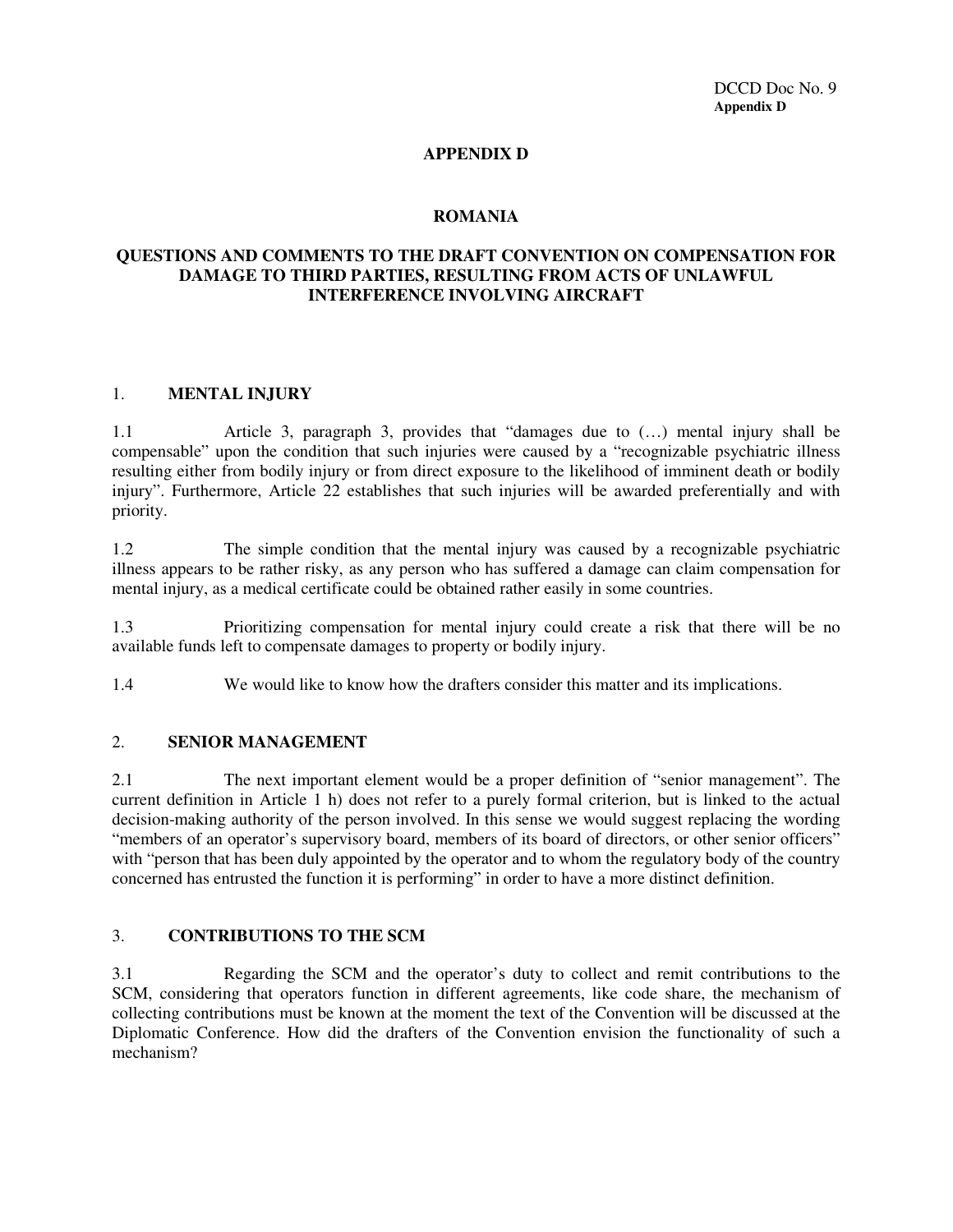3.2 Another question regarding contributions is related to Article 14, paragraph 1, that provides: "(…) If a state Party makes a declaration under Article 2, paragraph 2, initial contributions shall be paid in respect of passengers and cargo departing on flights covered by such a declaration from the time it takes effect. (…)". The problem is whether we are talking about one contribution or two contributions because from the current text it results that there are two contributions:

- a) one initial contribution; and
- b) permanent contributions to the SCM.

It is not clear which is what and what they mean. Are there indeed two types of contributions? And if so, what are these contributions?

#### 4. **DUTIES OF THE STATES**

4.1 Article 16 establishes a series of State obligations. One of them is to take appropriate measures, including imposing sanctions to ensure that an operator fulfils its obligations to collect and remit contributions. Considering the fact that the contributions are collected for each departure of an operator, the State must verify the fulfilment of the obligation not only of its own operators, but of the operators of other States, too. In this situation, what are the envisaged measures a State should take to effectively check if the operators fulfilled their obligations?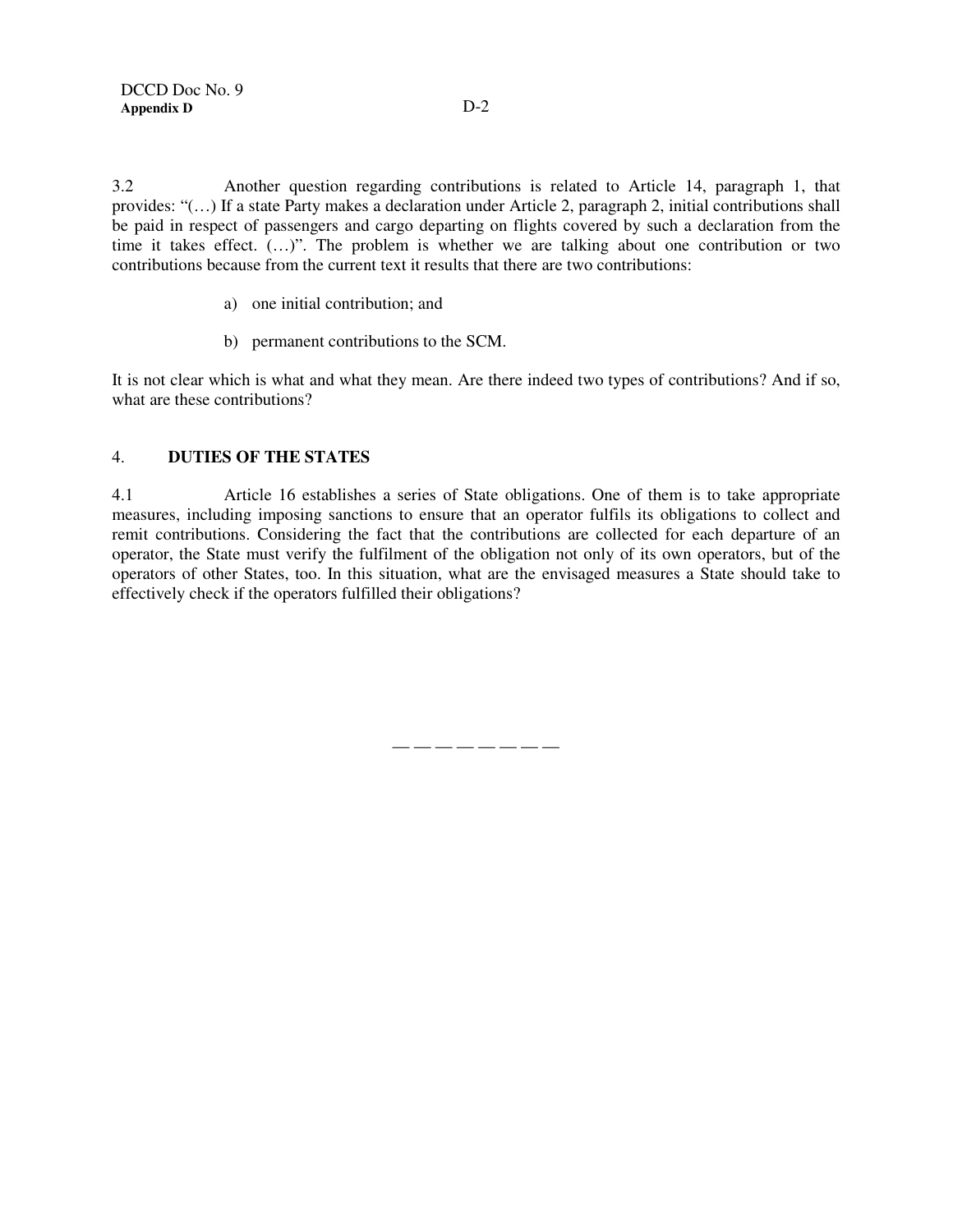## **APPENDIX E**

## **REPUBLIC OF SOUTH AFRICA**

### **COMMENTS ON THE DRAFT CONVENTIONS**

1. Draft Convention on Compensation for Damage to Third Parties, Resulting from Acts of Unlawful Interference Involving Aircraft

| <b>ISSUES</b>                     | <b>COMMENTS</b>                                                                                                                                                                                                                                                                                                                                                                                | <b>PROPOSED SOLUTION</b>                                                                                                                                                                                                                                                                                                                                                                                                                                                                                               |
|-----------------------------------|------------------------------------------------------------------------------------------------------------------------------------------------------------------------------------------------------------------------------------------------------------------------------------------------------------------------------------------------------------------------------------------------|------------------------------------------------------------------------------------------------------------------------------------------------------------------------------------------------------------------------------------------------------------------------------------------------------------------------------------------------------------------------------------------------------------------------------------------------------------------------------------------------------------------------|
| Articles 1;<br>3; 7; 16<br>and 37 | The definition of the word "Operator" in<br>paragraph (f) of Article 1 refers to the word<br>" <i>person</i> " whose definition in paragraph (g)<br>of Article 1 includes the word "State". This<br>means that a State can be an operator and<br>therefore liable in terms of the Convention.<br>This is in contradiction with the provisions<br>of Article 37.                                | The definition of "Operator" should be<br>amended by adding the words "other than a<br><b>State</b> " after the word " <b><i>person</i></b> " in the first<br>line.                                                                                                                                                                                                                                                                                                                                                    |
| Article 24                        | Articles 24 and 25 seem to suggest that a<br>claim against the perpetrator may only be<br>instituted after all claims have been finally<br>settled. Some complicated claims may take<br>longer than three years to finalize. In many<br>jurisdictions, claims prescribe within three<br>years. The right of recourse may, therefore,<br>not be exercised as the claim will have<br>prescribed. | The words " <i>judgment in respect of</i> " should<br>be inserted between the words "No" and<br>"such claim" in Articles $24(1)$ and $25(1)$ .<br>The word "suffering" should also be<br>substituted with the words "who suffered".<br>The second sentences of both Articles $24(1)$<br>and $25(1)$ should, therefore, read as follows:<br>"No judgment in respect of such claim may<br>be enforced until all claims from persons<br>who suffered damages due to an event have<br>been finally settled and satisfied". |

2. Comments raised in the above draft Convention are also, where relevant, applicable to the draft Convention on Compensation for Damage Caused by Aircraft to Third Parties.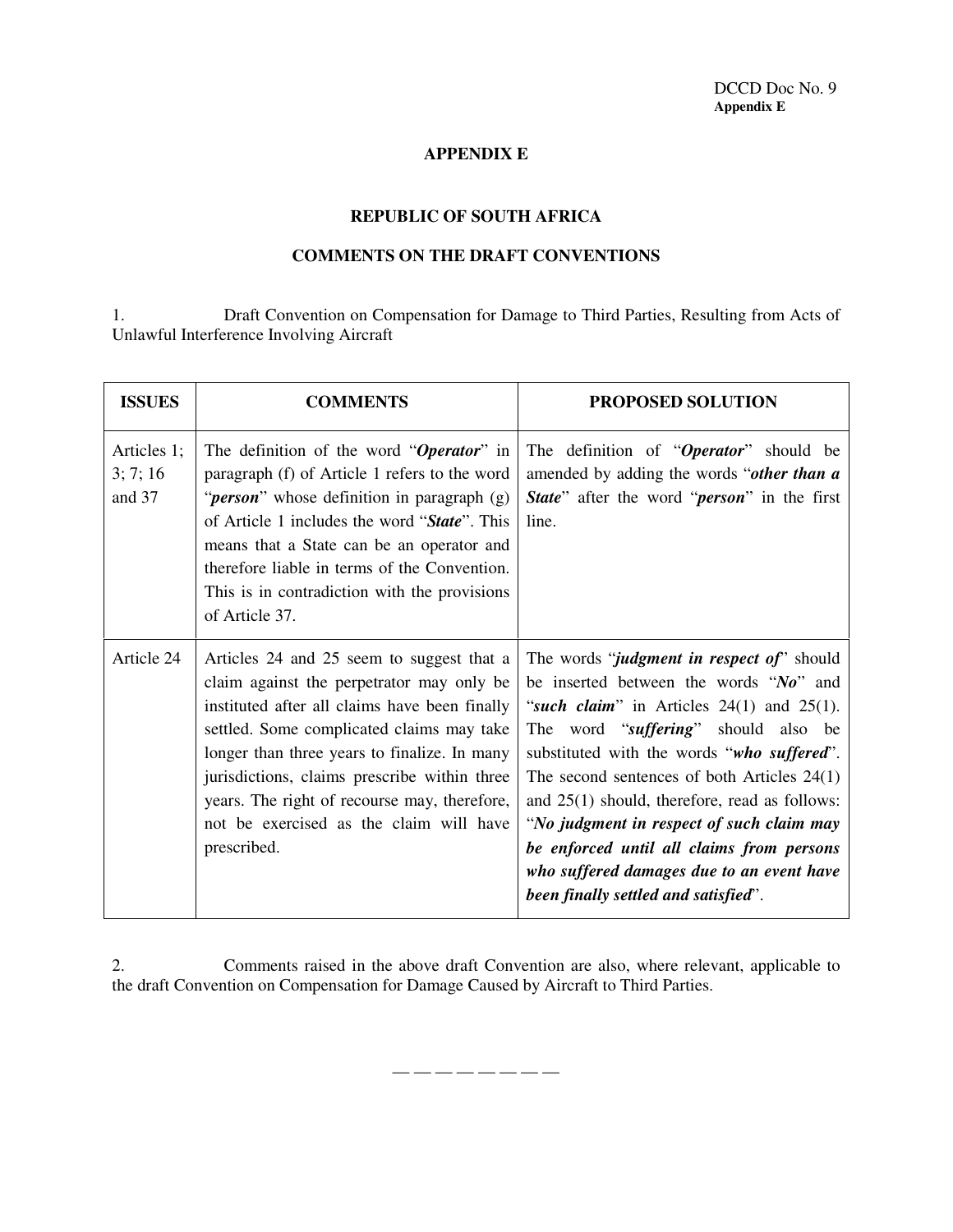## **APPENDIX F**

### **FEDERAL DEMOCRATIC REPUBLIC OF ETHIOPIA**

## **COMMENTS**

### 1. **THE UNLAWFUL INTERFERENCE CONVENTION**

1.1 In the interest of providing adequate protection for the air transport system and upholding the principles of victim protection, our Government would like to propose the following comments on the above indicated draft Conventions.

1.1.1 Article 3 of the Unlawful Interference Convention includes a liability for mental injury recognizable as psychiatric illness. Liability for mental injury could be highly controversial as the concept could vary from State to State. Therefore, its consideration as an international standard is questionable.

1.1.2 The concept of per event and per aircraft limit of liability under Article 4 expands the limit of liability into a higher maximum. It stipulates a compensation amount extending from 750,000 SDRs for aircraft weighing 500 kgs to 700,000,000 SDRs for aircraft weighing more than 500,000 kgs. We have a concern that this could pose a threat on carriers from developing countries, a threat which could drive them out from the market even with a single occurrence.

1.1.3 The "senior management" concept under Article 1(h), Article 5 and Article 23(5) of the draft Convention seems ambiguous as to who in the management is the provision intending to bestow responsibility. It is suggested that the concept need to be narrowly defined.

1.1.4 Pursuant to Article 6 of the draft Convention, advance payment would be subject to national laws where the damage occurred. This could expose the operator to a financial risk in view of the fact that payment is to be effected before its liability is established. No mechanism of recovering the payment is envisaged where the operator is subsequently absolved from liability to the damage.

1.1.5 The requirement of furnishing maximum insurance guarantee on a per event basis seems to be onerous and could impact on the competitive advantage of smaller airlines from the developing world, including Ethiopia.

1.1.6 The draft Convention under Article 8 envisages the creation of an independent organization called the Supplementary Compensation Mechanism (SCM). Although the SCM will be managed by a Secretariat headed by a Director, the rationale for creating an organization separate and distinct from ICAO needs to the revisited as ICAO should maintain its leadership role in international civil aviation. The name of SCM, as a mechanism also needs to be revisited.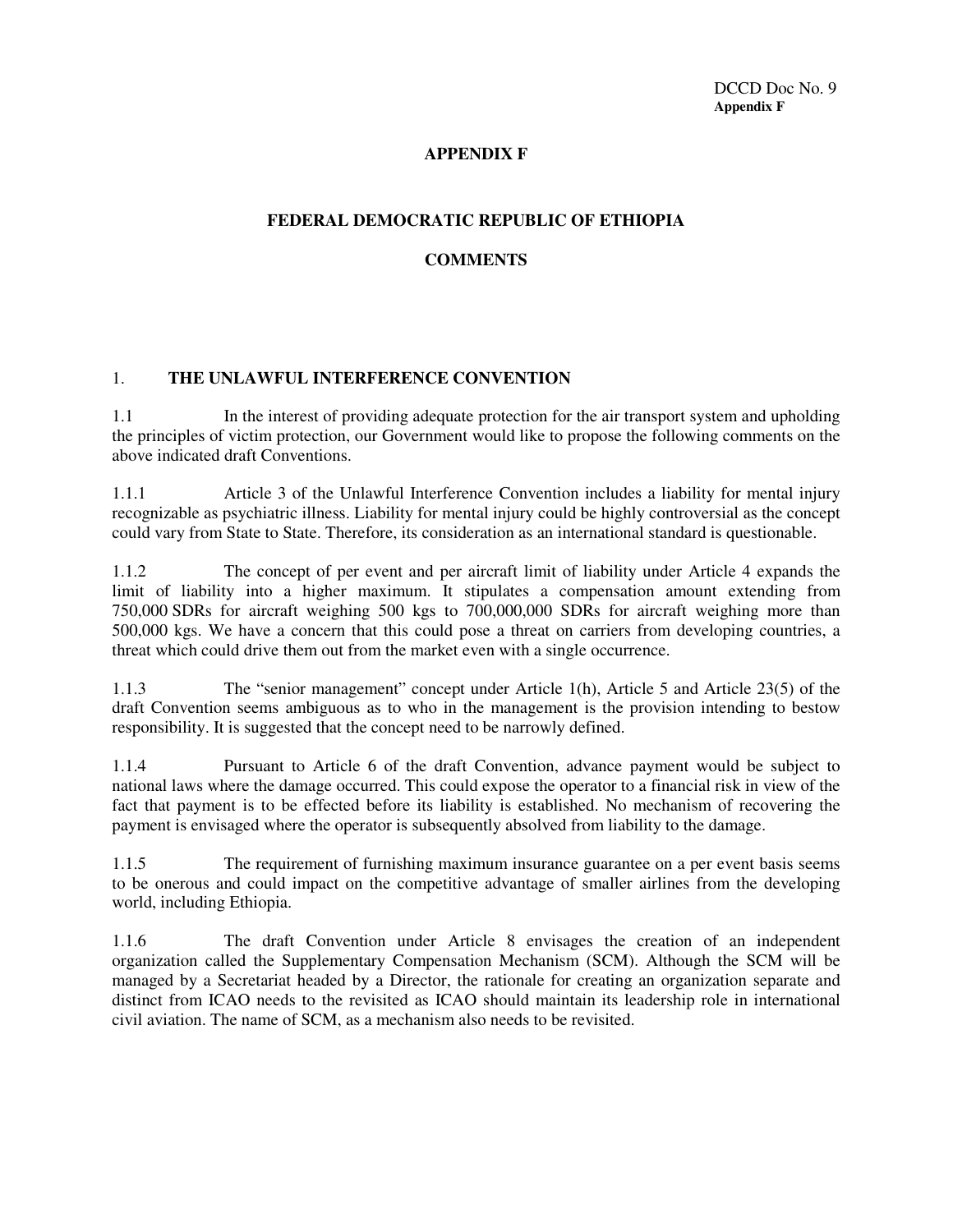1.1.7 According to Article 13(2) the SCM contributions are to be fixed uniformly, regardless of the capacity of the States Parties, and in a non-discriminatory manner. As the damage caused by an aircraft used as a terrorist weapon could be beyond any conceivable insurance coverage and above a government intervention the contributions made need to consider the economic situation of developing countries.

1.1.8 The sanctions that are intended to be taken under Article 16(1) of the Convention against the operator who fails to fulfil its obligation need to be clarified.

1.1.9 The draft Convention provides that where the quantum of damage is beyond the limits provided for in the SCM, Contracting States may intervene to ensure that victims are adequately compensated (Articles 16-18). The circumstances where the capacity of SCM is exceeded seem remote. The extent of government intervention is also not clearly stipulated. How is this layer of liability, as a third layer, to be alluded from the Convention and how are carriers to demand claim for damages beyond the first and second layers of liability? The provisions also remain unclear as to what would be done in the event a Contracting State fails to meet the funds needed to redress the damage.

1.1.10 How would the Convention address the issue of full government responsibility considering the fact that substantial compensation is less likely if such incidence occurs in a developing country?

## 2. **THE GENERAL RISKS CONVENTION**

2.1 By virtue of Article 3, the liability of the operator is strict, up to a certain threshold, tentatively set at 250,000 to 500,000 SDRs. Beyond that, the operator is liable for all damages unless he proves "fault of the victim". There is no cap on the liability of the operator. If the Convention intends to cover full damage/victim's satisfaction, why not make the SCM operate here? Otherwise how is the operator to cope with the compensation beyond his insurance or its means?

2.2 The rationale for excluding damage caused by aircraft from States not Parties to the Convention as is the case in the unlawful interference compensation is not clear to us.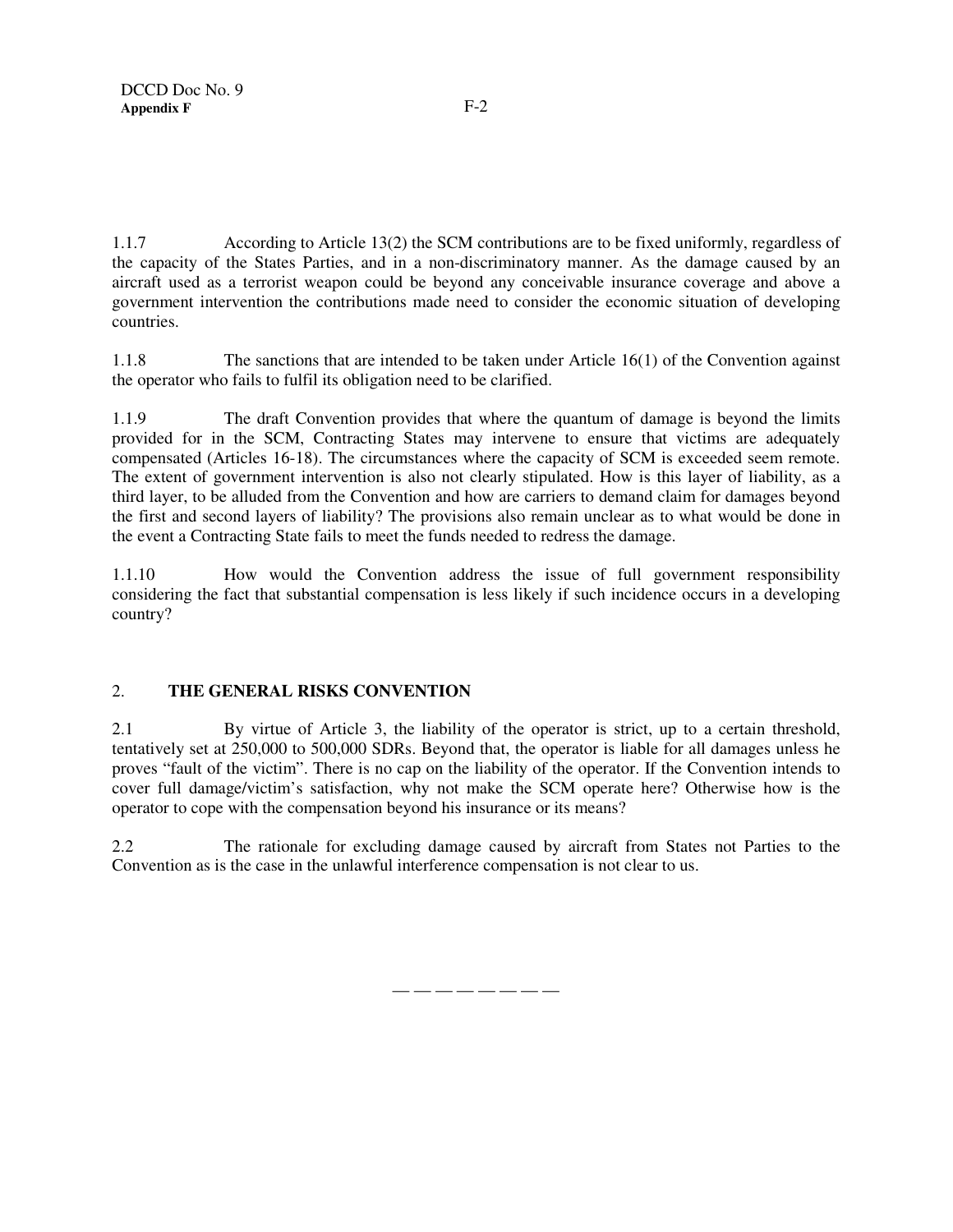## **APPENDIX G**

## **REPUBLIC OF PERU**

## **COMMENTS**

Following comments are with regard to the adoption of the instruments of the Convention on Compensation for Damage to Third Parties, Resulting from Acts of Unlawful Interference Involving Aircraft; and the Convention on Compensation for Damage Caused by Aircraft to Third Parties:

1. It is clear from the tenor of the aforementioned draft conventions that the main objective of both is to ensure payment of compensation to third parties.

2. The draft conventions make a distinction between damage caused to third parties by aircraft as a consequence of acts of unlawful interference, which would be governed by one convention, and damage to third parties caused by aircraft, to which the other convention would apply.

3. It is important to note that the draft Convention on Compensation for Damage Caused by Aircraft to Third Parties seeks to establish a greater scope than that founded by the Rome Convention; it also expands the concept of "third parties", which is now no longer limited to persons on the surface.

4. In contrast to the Rome Convention, which refers to damage in a general manner, the draft Convention on Compensation for Damage Caused by Aircraft to Third Parties makes a distinction between compensable damages of a personal nature (death, bodily injury and mental injury) and those of a material nature (damage to property).

5. Another point worthy of note is the matter of the extent of operator liability. According to the draft texts, the operator shall be liable for the damage caused by its aircraft upon condition only of the operation of said aircraft. Negligence or intent on the part of the operator with regard to the damage is not necessary. Also contemplated is advance payment, if required by the law of the State, in order to meet the immediate needs of the victims.

6. The provisions of our national regulations are similar to those contained in the draft Convention on Compensation for Damage to Third Parties, Resulting from Acts of Unlawful Interference Involving Aircraft. It bears mentioning that in both of the draft conventions under review, the limits of the operator's liability are classified based on the maximum mass of aircraft, which could obviously have economic consequences for operators, as operating costs could be affected as the result of an increase in the insurance premiums to be paid.

7. However, it should be pointed out that the draft Convention on Compensation for Damage to Third Parties, Resulting from Acts of Unlawful Interference Involving Aircraft refers to the creation of an organization responsible for implementing the compensation mechanism for damage, when said damage exceeds the limits cited above, to third parties in States Party which results from acts of unlawful interference involving aircraft. This organization shall have the participation of all States Party and it shall comprise a Secretariat headed by a Director.

8. The draft under study establishes that the aforementioned mechanism shall pay damages to third parties in cases where the operator has not been able to obtain insurance and where this is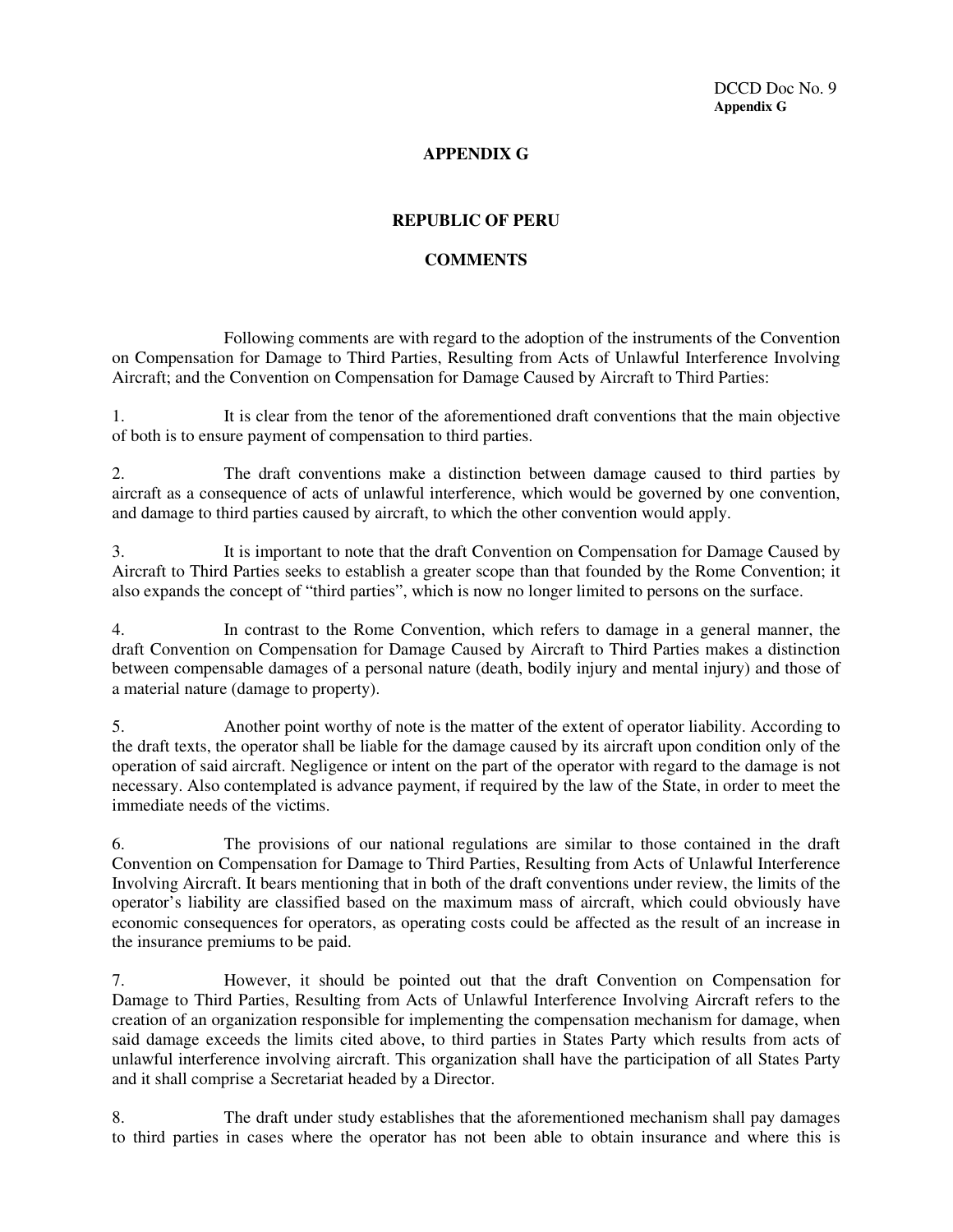established by the organization. Financial assistance shall also be available to the operator of the State Party which is responsible for damage to third parties caused in non-States Party.

9. With regard to the matters regulated by the draft conventions, in the case of national air transport, Peruvian air law regulates the liability of the carrier in respect of damage caused by aircraft to third parties on the surface. It states that the liability of the carrier in international air transport is governed by the international instruments in force.

10. In terms of the question of liability, Peru has ratified the Convention for the Unification of Certain Rules for International Carriage by Air. This Convention exclusively governs the liability of the carrier in respect of passengers, baggage, and the cargo transported; it does not cover damage to third parties.

11. Our office wishes to specify that the opinions expressed with regard to the draft conventions do not imply any position regarding Peru's accession thereto. The accession of Peru is to be studied at a later date, once the draft conventions are formalized and the advisability of ratification by our State is assessed.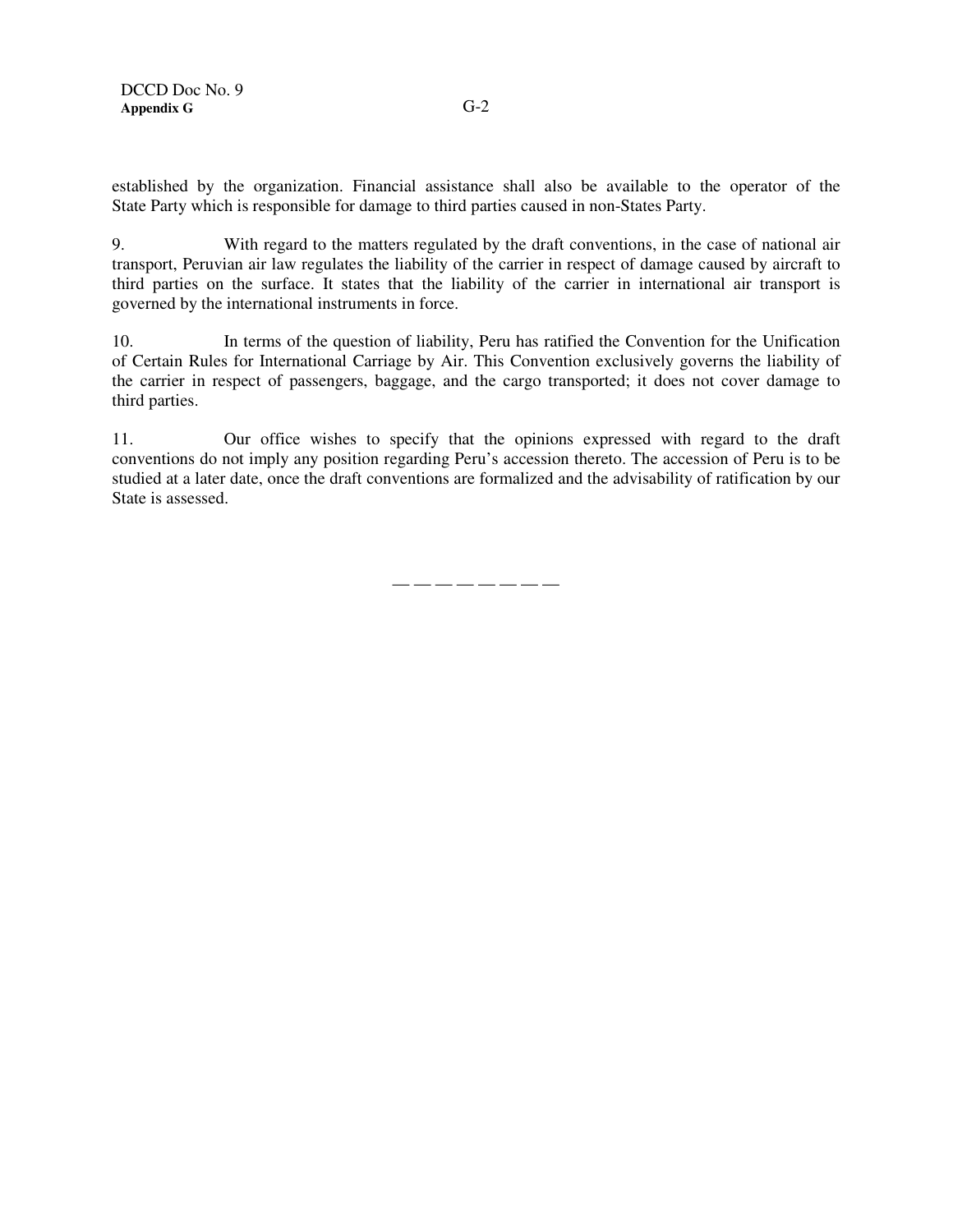DCCD Doc No. 9 **Appendix H**

## **APPENDIX H**

#### **REPUBLIC OF SENEGAL**

## **OPINION AND COMMENTS OF THE NATIONAL CIVIL AVIATION AGENCY**

#### 1. **THE NUMBER OF TEXTS**

1.1 The International Civil Aviation Organization (ICAO) has proposed to Member States two (2) draft instruments which actually legislate in respect of only one matter, namely, damage caused to third parties on the surface.

1.2 If there is a difference between the two instruments, it would be the question of the cause of damage.

1.3 In view of this, the two texts could be merged to create a single instrument comprised of two (2) parts:

- a) Part 1, entitled Damage Resulting from General Causes; and
- b) Part 2, entitled Damage Resulting from Acts of Unlawful Interference.

1.4 There would be certain advantages to the above proposal made by Senegal, namely, the following:

- a) there would be only one instrument for Member States to submit for ratification;
- b) any kind of positive or negative conflict due to the ratification, by some States, of only one instrument out of the two would be avoided; and
- c) there would not be the possibility of Member States giving ratification priority to one instrument over the other.

### 2. **THIS IS THE FIRST TIME THAT AN INTERNATIONAL LEGAL SYSTEM OR LEGAL ORDER PROPOSES A MECHANISM BASED ON JOINT AND SEVERAL LIABILITY**

2.1 No legal system today can use these provisions to justify this exception to the principles of the privity of contract in respect of third parties or the principle based on which a contracting party would pay for damage caused to a third party even if the contracting party was not involved in the production of the damage.

2.2 The participation of the passenger or the charterer in the payment of compensation for damage caused not by the carrier itself or by its servants, but by another third party, even if an ill-intentioned individual, thus constitutes a change in air transport law.